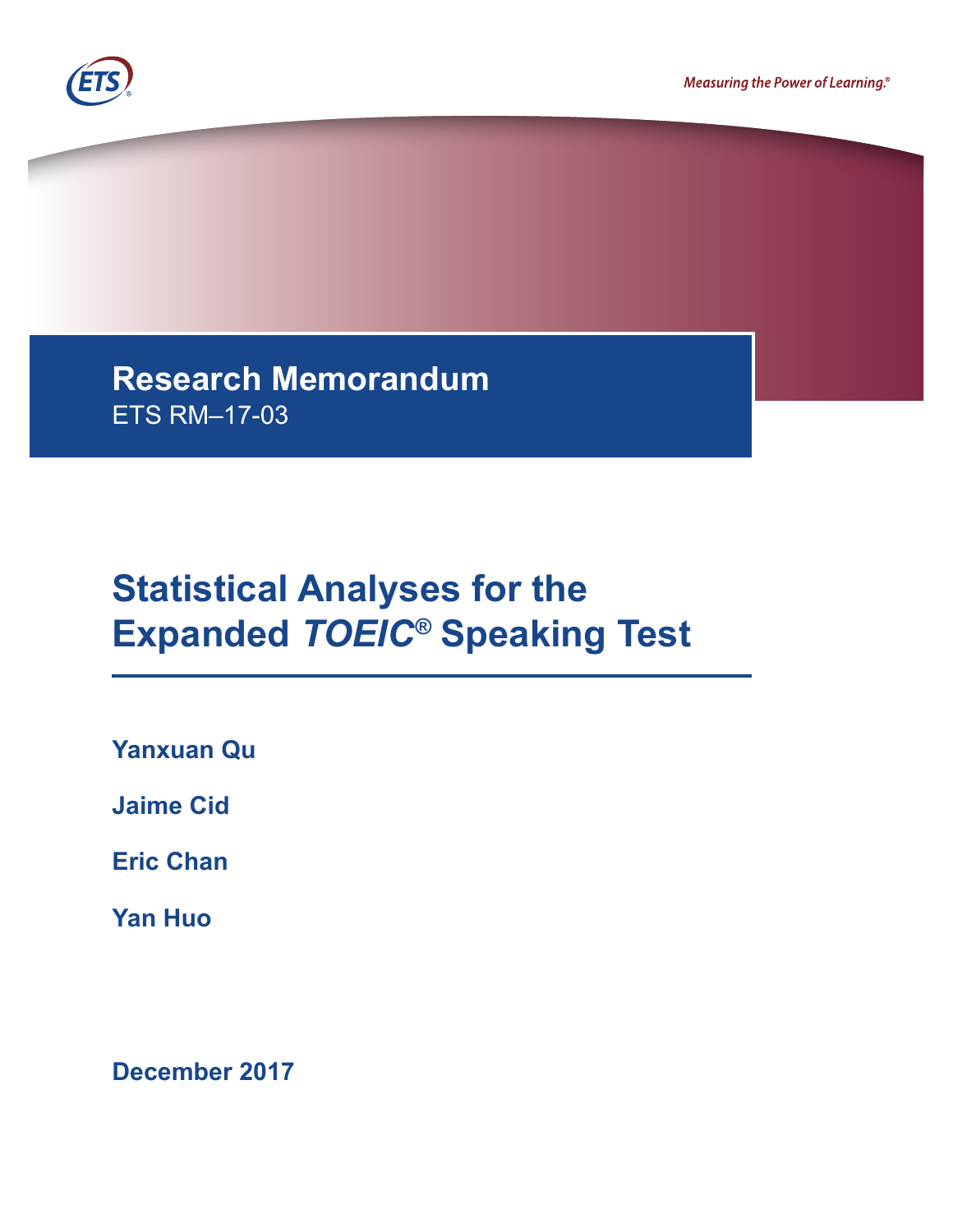## **ETS Research Memorandum Series**

#### **EIGNOR EXECUTIVE EDITOR**

James Carlson *Principal Psychometrician*

#### **ASSOCIATE EDITORS**

Beata Beigman Klebanov *Senior Research Scientist*

Heather Buzick *Research Scientist*

Brent Bridgeman *Distinguished Presidential Appointee*

Keelan Evanini *Research Director*

Marna Golub-Smith *Principal Psychometrician*

Shelby Haberman *Distinguished Research Scientist, Edusoft*

Anastassia Loukina *Research Scientist*

John Mazzeo *Distinguished Presidential Appointee*

Donald Powers *Principal Research Scientist*

Gautam Puhan *Principal Psychometrician*

John Sabatini *Managing Principal Research Scientist*

Elizabeth Stone *Research Scientist*

Rebecca Zwick *Distinguished Presidential Appointee*

#### **PRODUCTION EDITORS**

Kim Fryer *Manager, Editing Services* Ayleen Gontz *Senior Editor*

Since its 1947 founding, ETS has conducted and disseminated scientific research to support its products and services, and to advance the measurement and education fields. In keeping with these goals, ETS is committed to making its research freely available to the professional community and to the general public. Published accounts of ETS research, including papers in the ETS Research Memorandum series, undergo a formal peer-review process by ETS staff to ensure that they meet established scientific and professional standards. All such ETS-conducted peer reviews are in addition to any reviews that outside organizations may provide as part of their own publication processes. Peer review notwithstanding, the positions expressed in the ETS Research Memorandum series and other published accounts of ETS research are those of the authors and not necessarily those of the Officers and Trustees of Educational Testing Service.

The Daniel Eignor Editorship is named in honor of Dr. Daniel R. Eignor, who from 2001 until 2011 served the Research and Development division as Editor for the ETS Research Report series. The Eignor Editorship has been created to recognize the pivotal leadership role that Dr. Eignor played in the research publication process at ETS.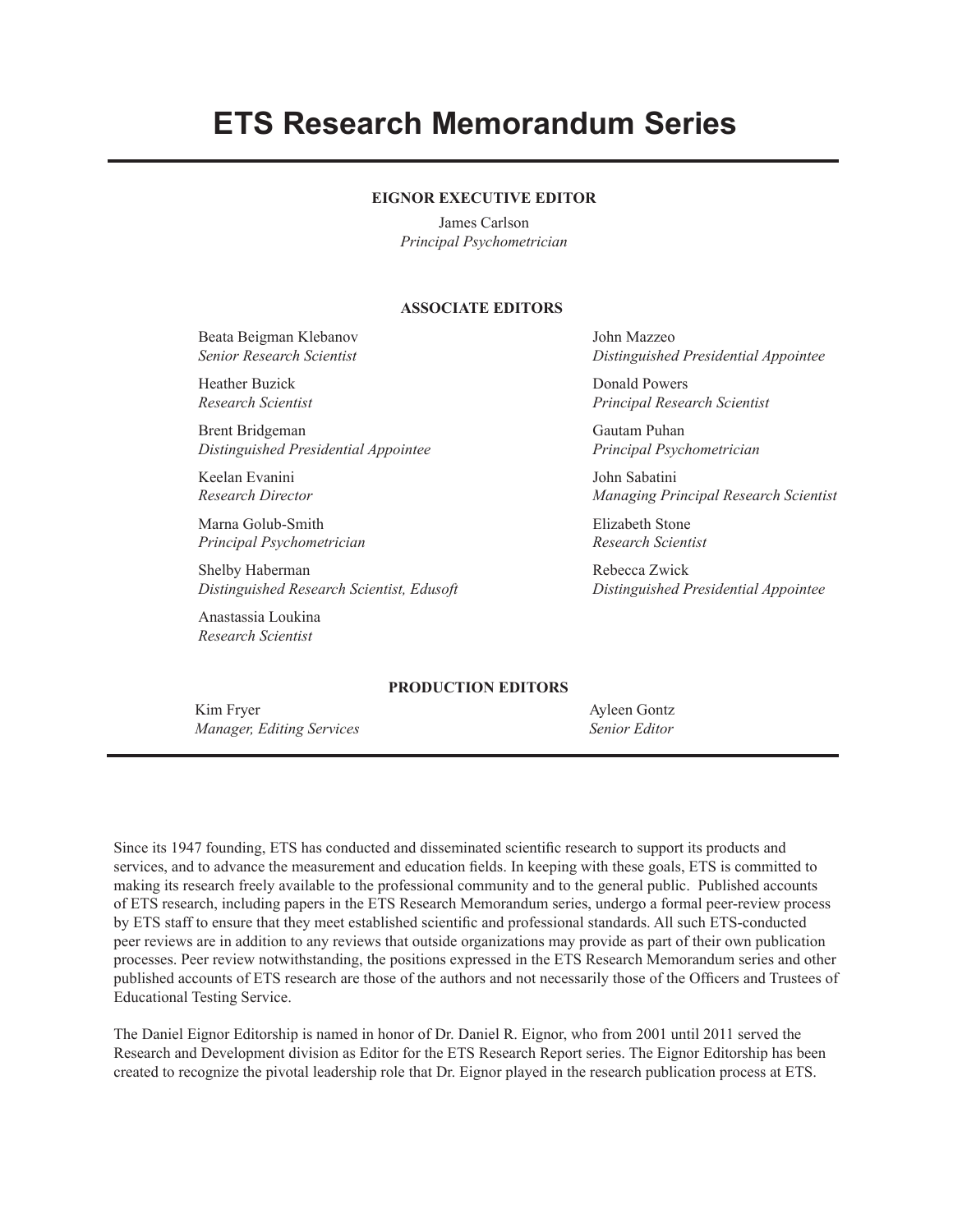#### **Statistical Analyses for the Expanded** *TOEIC®* **Speaking Test**

Yanxuan Qu, Jaime Cid, Eric Chan, and Yan Huo Educational Testing Service, Princeton, New Jersey

December 2017

Corresponding author: Y. Qu, E-mail: yqu@ets.org

Suggested citation: Qu, Y., Cid, J., Chan, E., & Huo, Y. (2017). *Statistical analyses for the expanded* TOEIC® *Speaking test* (Research Memorandum No. RM-17-03). Princeton, NJ: Educational Testing Service.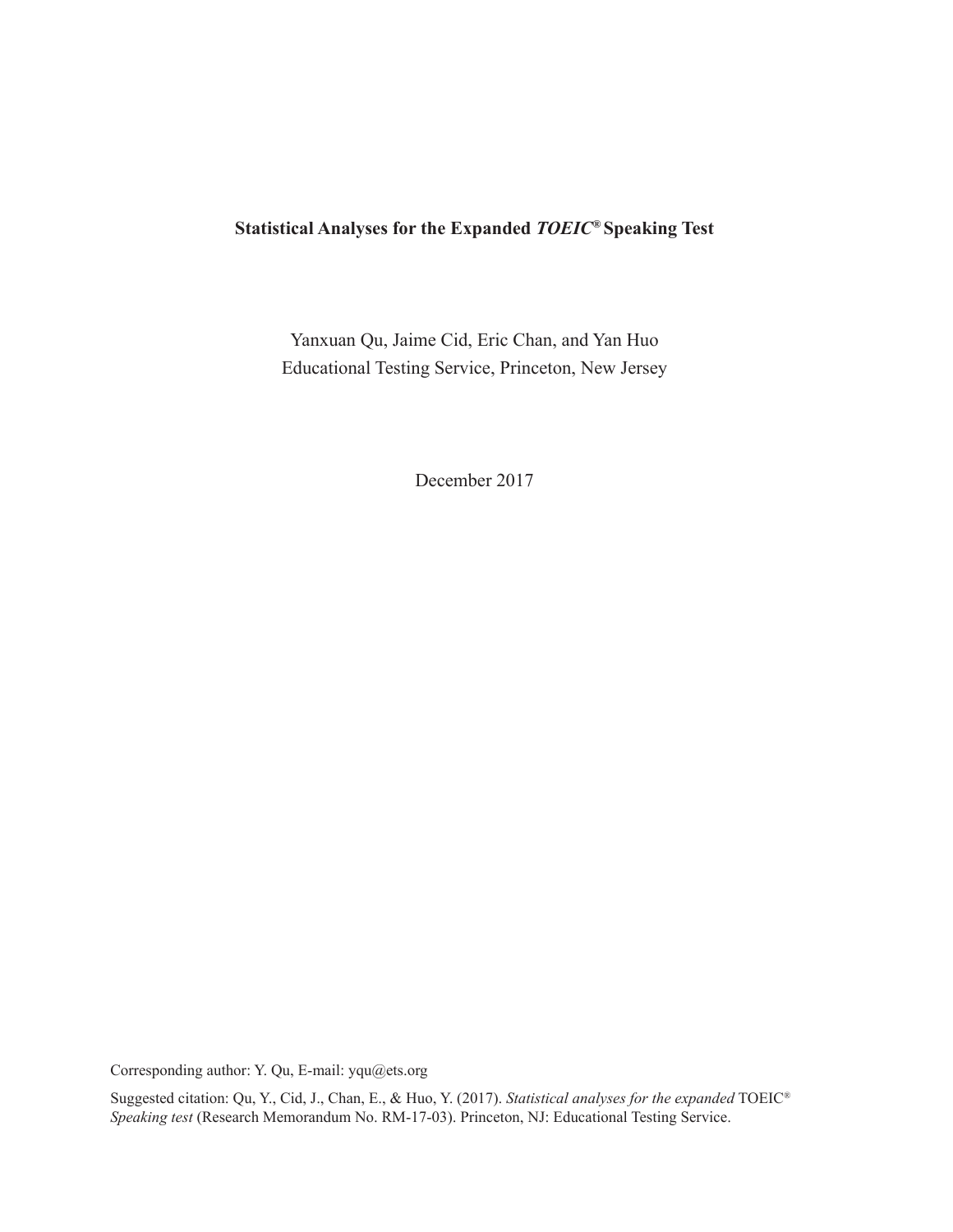Find other ETS-published reports by searching the ETS ReSEARCHER database at <http://search.ets.org/researcher>/

> To obtain a copy of an ETS research report, please visit <http://www.ets.org/research/contact.html>

> > **Action Editor:** Donald Powers

**Reviewers:** Sooyeon Kim and Rick Morgan

Copyright © 2017 by Educational Testing Service. All rights reserved.

ETS, the ETS logo, MEASURING THE POWER OF LEARNING., and TOEIC are registered trademarks of Educational Testing Service (ETS). All other trademarks are property of their respective owners.

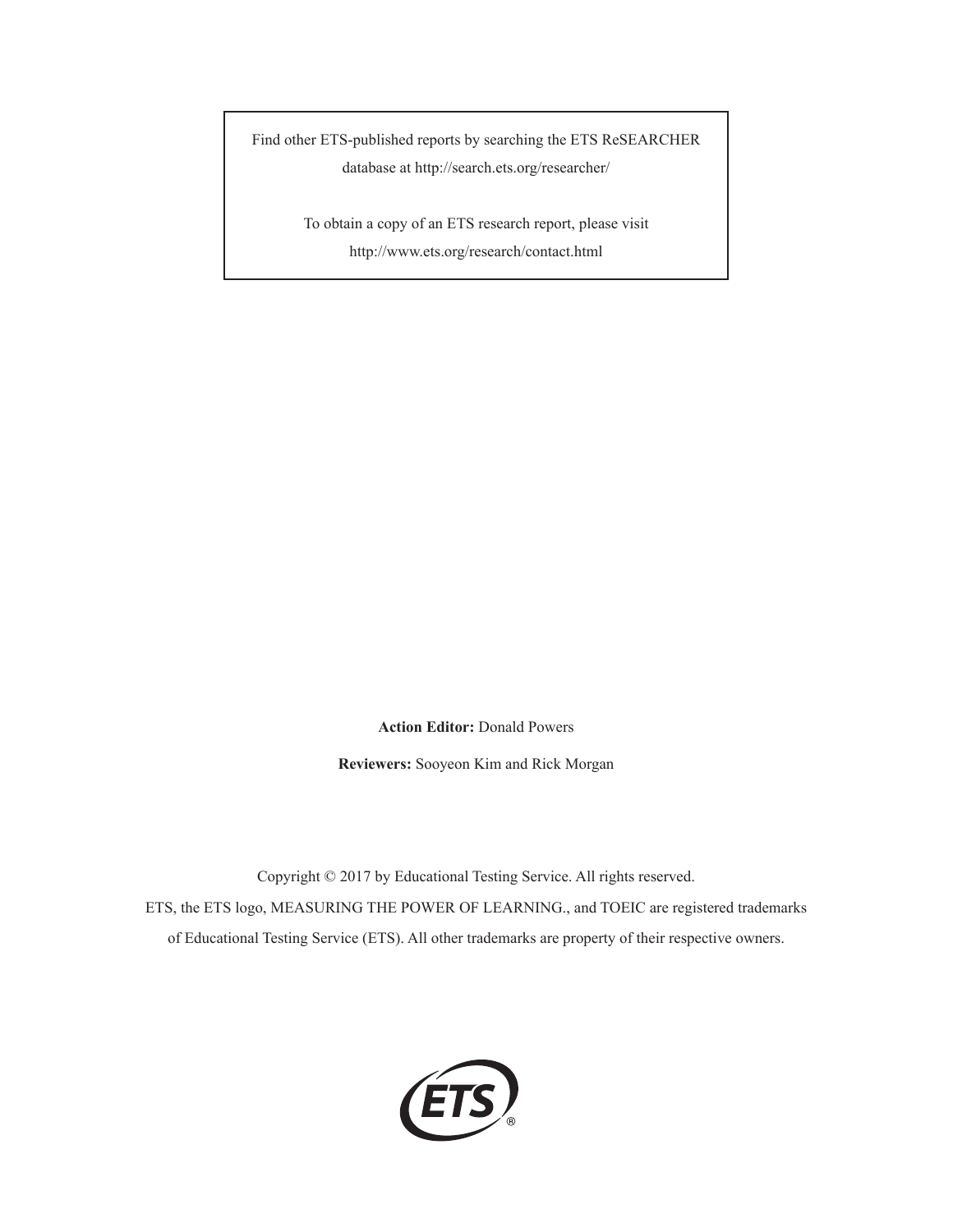#### **Abstract**

Testing programs should periodically review their assessments to ensure that their test items or tasks are well aligned with real-world activities. For this reason, to better support communicative language learning and to discourage the use of memorization and other test-taking strategies, Educational Testing Service (ETS) expanded the existing format of some items of the *TOEIC*® Speaking test in May 2015. It is important to ensure that the new expanded item formats are comparable to the existing formats. In this paper, we report the results of a pilot study conducted in November 2013 to evaluate the comparability of items with new and existing formats in terms of difficulty, score consistency, and overall test reliability. We also summarize the operational trends observed after the implementation of the expanded item formats. The results of the pilot study suggest that even though modifications to existing item formats had a slight effect on the difficulty of items, as some items were more difficult and others were less difficult, the effects observed were within the range of variation typically observed across different forms of the test. Further monitoring of the difficulties of the new item formats based on operational testing results also indicates that items with the new formats have performed similarly to items with existing formats. This report shows that the expansion in the TOEIC Speaking item formats did not have any significant undesirable effects on item difficulty or test score reliability, indicating that with the new, more authentic tasks, the TOEIC Speaking test scores remain consistent and reliable.

Key words: ANCOVA, covariate, item difficulty, reliability, weighted kappa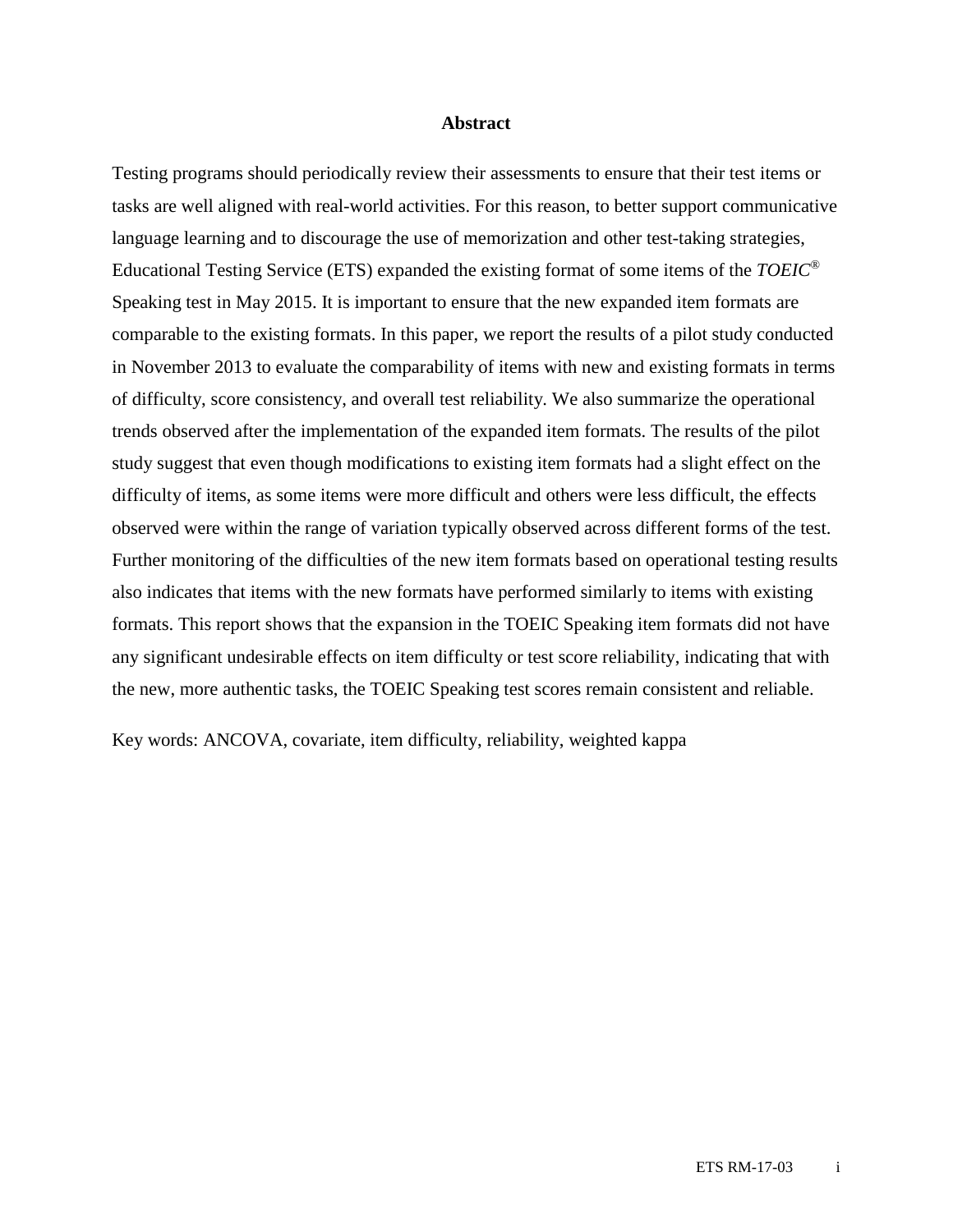Since the introduction in 2006 of the *TOEIC*® Speaking and Writing tests, the TOEIC program has periodically evaluated the test content specifications to ensure that they continue to meet the needs of test takers and test users. To better foster communicative language learning and to discourage the use of memorization and test-taking strategies, Educational Testing Service (ETS) expanded the existing format of some items of the TOEIC Speaking test in May 2015. Specifically, additional formats were added to four of the existing speaking items (Items 4, 5, 6, and 10). Items 4, 5, and 6 are often called an item set because they share the same item stem. The appendix describes the existing formats and the new formats. The purpose of the expansion was not to replace existing formats but rather to supplement them with new alternative formats. More details about the process that ETS followed to develop the expanded item formats were provided by Park and Bredlau (2014).

To ensure that these modifications would not significantly alter the difficulty of the items, a pilot study was conducted in November 2013. The purpose of the pilot study was to evaluate the comparability of existing formats with new formats in terms of difficulty and to determine if forms with the new formats had adequate reliability. In this paper, we summarize the analyses and results of the pilot study and the monitoring of the performance of the new formats in operational administrations.

#### **The TOEIC Speaking Test**

The first TOEIC Speaking test was launched in December 2006. It was designed to measure test takers' ability to communicate in spoken English in the context of daily life and the global workplace. The test has 11 items. Items 1 and 2 are each scored on two dimensions: pronunciation and intonation. Each dimension has a score scale from 0 to 3. Items 3 to 9 are rated on a scale of 0 to 3. Items 10 and 11 are rated on a scale of 0 to 5. Raw scores on each item are weighted when calculating the total test score (Qu, Liu, & Chan, 2013). The reported scaled scores range from 0 to 200 in increments of 10.

#### **Pilot Forms**

Three test forms (A, B, and C) were used in the pilot study (Table 1). Form A was selected as the base form. This existing TOEIC Speaking-only form received relatively low exposure (i.e., only a small number of test takers have taken this form). Items 4, 5, 6, and 10 in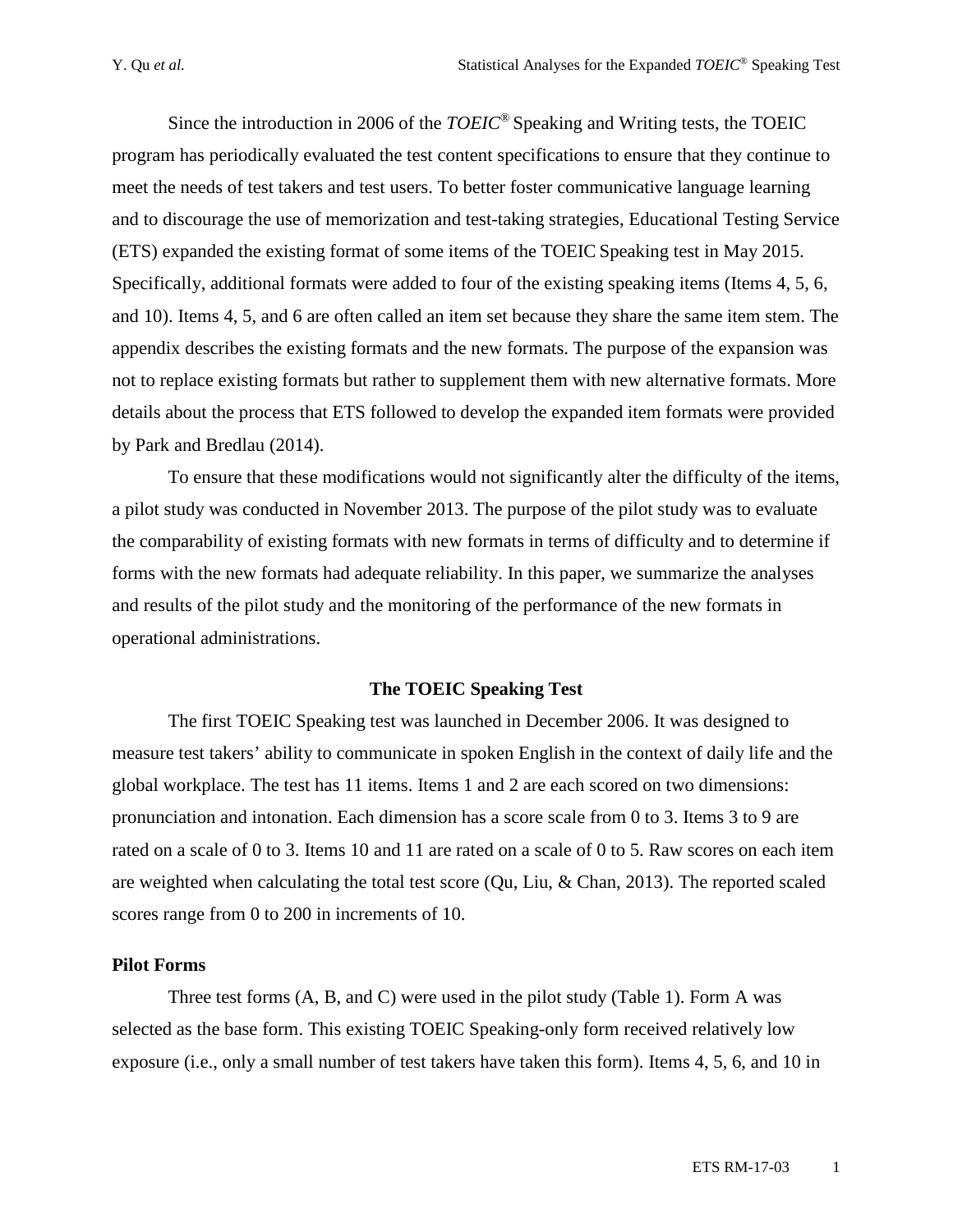Forms B and C used the new formats but differed in terms of content. The other seven items were common across the three forms.

| Item type                                        | Form A                                            | Form B                     | Form C                                                     |
|--------------------------------------------------|---------------------------------------------------|----------------------------|------------------------------------------------------------|
| Read a text aloud                                | Item 1 and Item 2                                 | Same items as in<br>Form A | Same items as in<br>Form A                                 |
| Describe a picture                               | Item 3                                            | Same item as in<br>Form A  | Same item as in<br>Form A                                  |
| Answer 3 questions using<br>information provided | Item 4, Item 5, Item 6<br>with existing<br>format | New item formats           | Same item format as<br>in Form B, but<br>different content |
| Answer 3 questions using<br>information provided | Item $7$ , Item $8$ , Item $9$                    | Same items as in<br>Form A | Same items as in<br>Form A                                 |
| Propose a solution                               | Item 10 with existing<br>format                   | New item formats           | Same item format as<br>in Form B, but<br>different content |
| State an opinion                                 | Item 11                                           | Same item as in<br>Form A  | Same item as in<br>Form A                                  |

|  | Table 1. Outline of the Three Forms for the Pilot Study |  |  |  |  |  |  |  |
|--|---------------------------------------------------------|--|--|--|--|--|--|--|
|--|---------------------------------------------------------|--|--|--|--|--|--|--|

*Note.* Items in Form A were all in existing format.

#### **Data Collection**

Data for the pilot study were collected from multiple test administrations that took place in October and November 2013 in Korea and Taiwan. Each test taker was asked to answer a background questionnaire before taking the TOEIC Speaking test. All forms were administered according to the same test administration procedures in place for operational administrations of the TOEIC Speaking test. Test takers who had previously taken Form A were not part of the study, and no test takers took more than one form. When recruiting the pilot samples, efforts were made to represent the current test-taking population in terms of demographic characteristics. As a result, given its representation in operational samples, more than 80% of test takers came from Korea. All of the test takers' responses were scored by two certified, trained, and calibrated TOEIC Speaking raters (Everson & Hines, 2010).

Tables 2 and 3 present summaries of the total number of test takers by gender, form, and country. Tables 4 and 5 display the sample sizes of our analysis sample by gender, form, and country. In the analysis sample, test takers with a score of zero on any of the speaking items were screened out from the total sample (except when calculating reliability indices).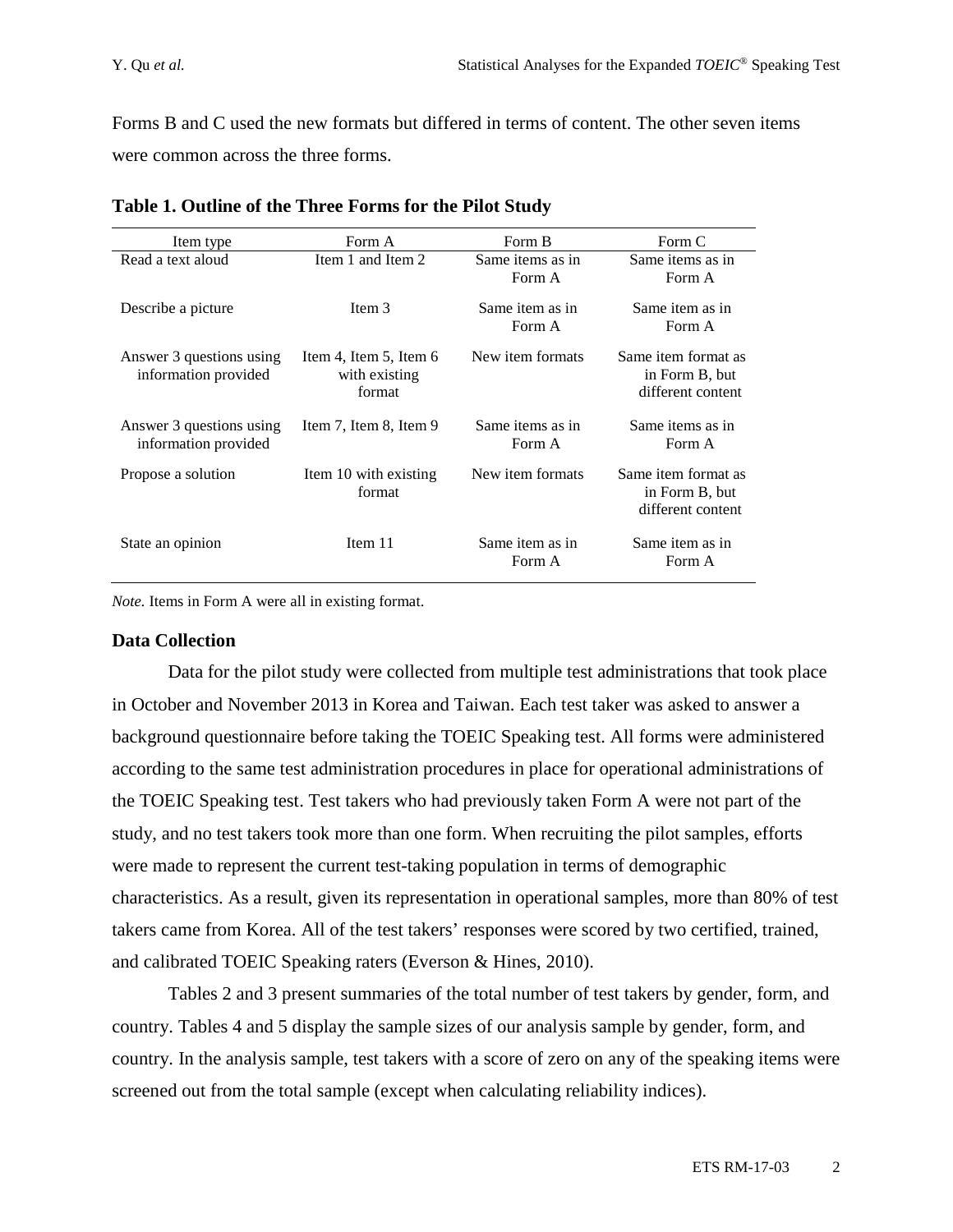|        | Form $A(\%)$ | Form $B(\%)$ | Form $C(\%)$ |            |
|--------|--------------|--------------|--------------|------------|
| Gender | $n = 319$    | $n = 377$    | $n = 296$    | Total      |
| Female | 172 (57.9)   | 263 (73.5)   | 194 (69.8)   | 629 (67.4) |
| Male   | 125(42.1)    | 95 (26.5)    | 84 (30.2)    | 304 (32.6) |
| Total  | 297          | 358          | 278          | 933        |

**Table 2. Sample Size of the Full Data Set by Gender and Form, Korea**

*Note.* Percentages of male and female test takers within each country are provided in parentheses.

| Gender | Form A $(\%)$<br>$n = 319$ | Form $B(\%)$<br>$n = 377$ | Form $C(\%)$<br>$n = 296$ | Total     |
|--------|----------------------------|---------------------------|---------------------------|-----------|
| Female | 16(72.7)                   | 17 (89.5)                 | 11(61.1)                  | 44 (74.6) |
| Male   | 6(27.3)                    | 2(10.5)                   | 7(38.9)                   | 15(25.4)  |
| Total  | フフ                         | 19                        | 18                        | 59        |

**Table 3. Sample Size of the Full Data Set by Gender and Form, Taiwan** 

*Note.* Percentages of male and female test takers within each country are provided in parentheses.

|  |  | Table 4. Sample Size of the Analysis Sample by Gender and Form, Korea |
|--|--|-----------------------------------------------------------------------|
|  |  |                                                                       |

|        | Form $A(\%)$  | Form $B(% )$  | Form $C(\%)$  |            |
|--------|---------------|---------------|---------------|------------|
| Gender | $n = 278(87)$ | $n = 322(85)$ | $n = 274(93)$ | Total      |
| Female | 150 (58.4)    | 226 (74.6)    | 177(69.1)     | 553 (67.8) |
| Male   | 107(41.6)     | 77 (25.4)     | 79 (30.9)     | 263(32.2)  |
| Total  | 257           | 303           | 256           | 816        |

*Note.* Column headings show percentages of test takers remaining in the analysis sample after data screening in parentheses. Percentages of male and female test takers within each country are provided in parentheses in the data cells.

|  |  |  |  | Table 5. Sample Size of the Analysis Sample by Gender and Form, Taiwan |
|--|--|--|--|------------------------------------------------------------------------|
|--|--|--|--|------------------------------------------------------------------------|

|        | Form $A(\%)$  | Form $B(% )$  | Form $C(\%)$  |           |
|--------|---------------|---------------|---------------|-----------|
| Gender | $n = 278(87)$ | $n = 322(85)$ | $n = 274(93)$ | Total     |
| Female | 15 (71.4)     | 17 (89.5)     | 11(61.1)      | 43 (74.1) |
| Male   | 6(28.6)       | 2(10.5)       | 7(38.9)       | 15(25.9)  |
| Total  |               | 19            |               | 58        |

*Note.* Column headings show percentages of test takers remaining in the analysis sample after data screening in parentheses. Percentages of male and female test takers within each country are provided in parentheses in the data cells.

#### **Statistical Analyses**

## **Difficulty**

To compare the performance of the new and existing formats in terms of difficulty, the

following statistics were calculated for each form and compared across forms administered

during the pilot study.

1. Standardized score mean difference across test forms. Standardized mean differences among the pilot groups for Forms A, B, and C were calculated based on weighted raw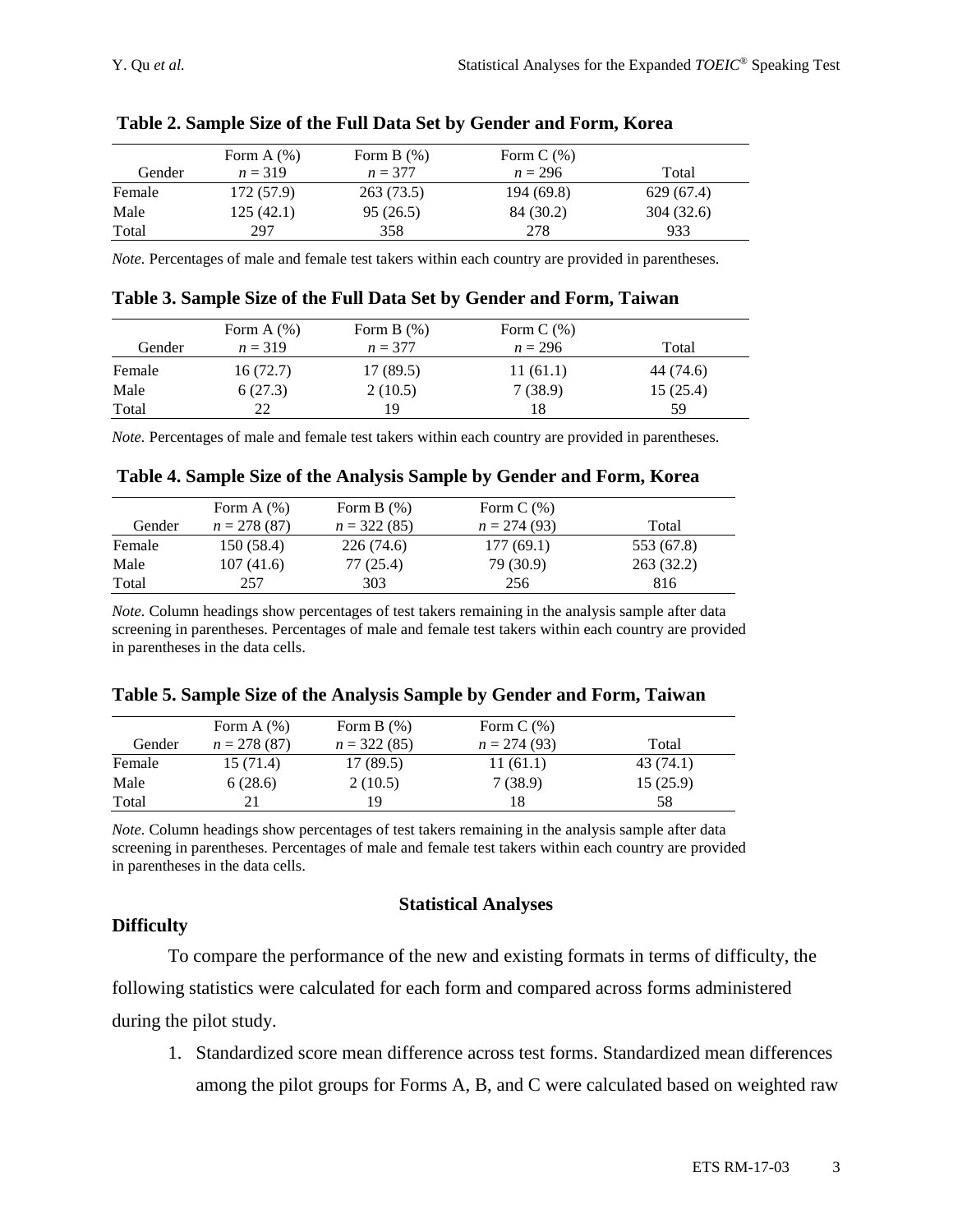scores on all common items. These score mean differences on common items reflect differences in group ability.

- 2. Average item scores. Items 4, 5, and 6 are based on the same item stimuli and are usually considered an item set. Because the difficulty level of these three items is controlled at set level instead of item level when assembling forms, average item score is provided only at the set level (denoted as "Avg\_456" in Table 6). Similarly, average item score is only provided for Items 7, 8, and 9 as a set (denoted as "Avg\_789" in Table 6). In general, items with higher average scores are easier than items with lower average scores.
- 3. Mean and standard deviation of scaled scores.
- 4. Adjusted item score means by ANCOVA after controlling group differences on common items and gender. In the ANCOVA model, test form was the treatment factor, weighted common test score was the covariate, and gender was a controlling factor.

#### **Reliability**

The reliability of the items and forms with the new formats was evaluated by examining the following statistics.

- 1. Pearson correlations between item raw scores and weighted total raw scores. An item with a high correlation with the total test score is a good item that can discriminate high-ability test takers from low-ability test takers and can contribute more to the overall test reliability.
- 2. Interrater agreement measures for evaluating scoring reliability. Because the TOEIC Speaking test is evaluated by raters, it is important to evaluate the consistency of the ratings given by the two raters. These measures included percentage of exact agreement between two raters' ratings for each item: weighted kappa (Haberman, 2012) and correlations between two raters' scores. The two scores (pronunciation and intonation) of Item 1 and Item 2 were considered independently when calculating these item level statistics.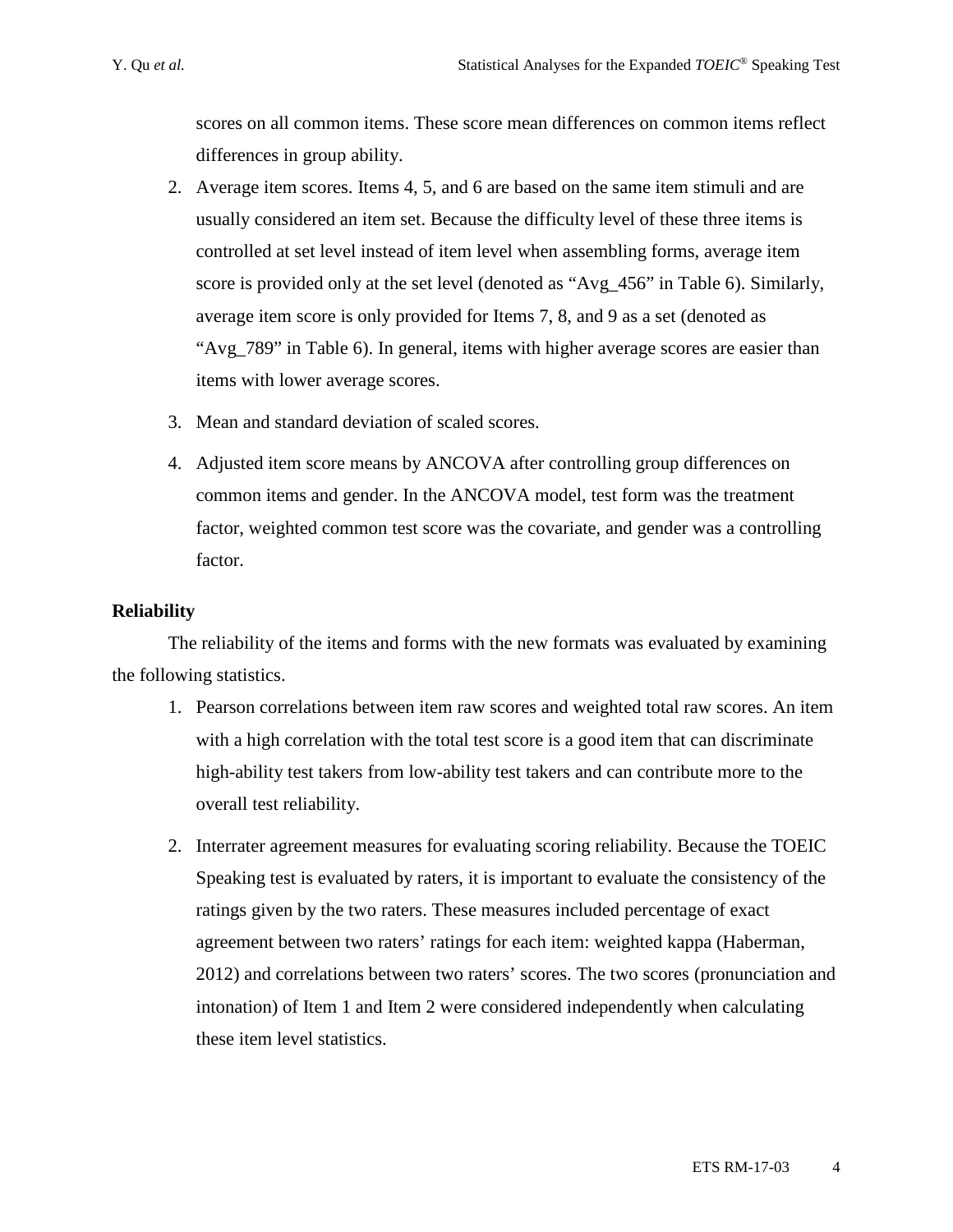3. Total test reliability coefficient. Reliability refers to the extent to which the assessment scores are consistent over repeated administrations of the same test or alternate forms. Stratified coefficient alpha (Rajaratnam, Cronbach, & Gleser, 1965) was used as a reliability estimate in this study. A high coefficient alpha reliability is desired because it indicates that scores obtained remain consistent over repeated administrations of the same or alternate forms of the test.

#### **Results of the Pilot Study**

#### **Evaluation of Difficulty Level**

Table 6 presents average scores for each item, item set, common items, and total test. The standardized mean difference (SMD) in weighted raw scores on all common items was 0.17 for Forms B and A and 0.30 for Forms C and A, which indicates that the three pilot groups were not equivalent in terms of ability. Therefore, it was necessary to control group ability differences before making comparisons on the difficulty levels between the new and existing formats. For this reason, an ANCOVA (Howell, 2002) was conducted to take into account group ability differences when comparing item difficulty across forms. The following section introduces the ANCOVA analyses and results.

|                                             | Form A         | Form B         | Form C         | <b>SMD</b> for Forms | SMD for Forms |
|---------------------------------------------|----------------|----------------|----------------|----------------------|---------------|
| <b>Scores</b>                               | Mean $(SD)$    | Mean $(SD)$    | Mean $(SD)$    | B and A              | C and A       |
| Weighted score on<br>common <i>items</i>    | 142.55 (26.22) | 147.24 (27.55) | 150.65 (27.67) | 0.17                 | 0.30          |
| Weighted score on Items<br>$4,5,6$ , and 10 | 76.91 (17.87)  | 77.03 (18.02)  | 82.01 (16.17)  | 0.01                 | 0.30          |
| Scaled score                                | 125.5 (29.51)  | 128.79 (30.75) | 134.93 (30.11) |                      |               |
| P <sub>1</sub>                              | 2.28(0.55)     | 2.39(0.55)     | 2.39(0.55)     |                      |               |
| P <sub>2</sub>                              | 2.36(0.55)     | 2.44(0.52)     | 2.50(0.55)     |                      |               |
| $_{\rm I1}$                                 | 2.23(0.55)     | 2.28(0.57)     | 2.33(0.58)     |                      |               |
| I2                                          | 2.17(0.51)     | 2.28(0.51)     | 2.30(0.51)     |                      |               |
| 3                                           | 2.37(0.68)     | 2.32(0.63)     | 2.46(0.62)     |                      |               |
| $Avg_456$                                   | 2.05(.60)      | 2.33(0.47)     | 2.58(0.42)     |                      |               |
| Avg_789                                     | 1.96(0.43)     | 1.97(0.44)     | 2.03(0.41)     |                      |               |
| 10                                          | 3.08(0.76)     | 2.80(0.84)     | 2.89(0.78)     |                      |               |
| 11                                          | 2.98(0.83)     | 3.16(0.87)     | 3.22(0.92)     |                      |               |

#### **Table 6. Comparison of Scores Across Three Forms**

*Note.* P1 = Item 1 Pronunciation; P2 = Item 2 Pronunciation; I1 = Item 1 Intonation; I2 = Item 2 Intonation; SMD standardized mean difference.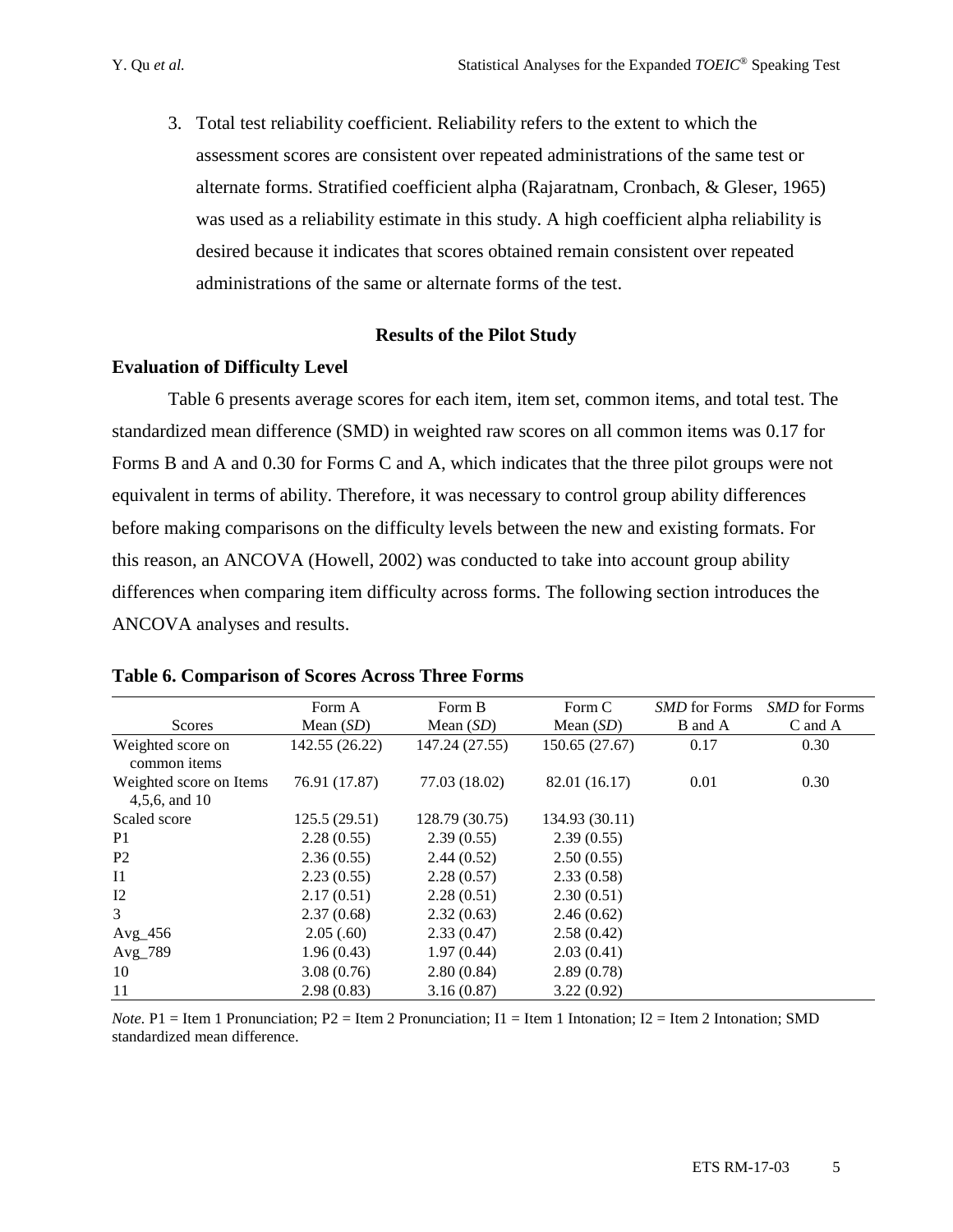#### **Controlling Group Ability Differences by ANCOVA Analysis**

A further examination of the background data revealed that the three forms had similar background distributions except on gender. Table 7 indicates that Forms B and C had higher percentages of female test takers than Form A. In addition, female test takers performed better than male test takers (see Table 8) on all items. Therefore, gender was selected as a controlling factor, and the weighted raw scores on common items was treated as the covariate in the ANCOVA model.

Two ANCOVA models were run. Both models had form as the treatment variable, gender as a controlling factor, and weighted score on common items as the covariate. The first model used the average score of Item Set 456 as the dependent variable, and the second model used the raw score of Item 10 as the dependent variable. Adjusted group means on the average score of Item Set 456 and the raw score of Item 10 were obtained in each ANCOVA analysis. Table 9 shows the results of the two ANCOVA models.

|               | Form A      | Form B      | Form C      |
|---------------|-------------|-------------|-------------|
| Item          | $(N = 165)$ | $(N = 243)$ | $(N = 188)$ |
| Pronunciation | 2.42        | 2.48        | 2.53        |
| Intonation    | 2.30        | 2.35        | 2.40        |
| $\mathcal{R}$ | 2.50        | 2.40        | 2.55        |
| $Avg_456$     | 2.16        | 2.37        | 2.65        |
| Avg_789       | 2.01        | 2.00        | 2.08        |
| 10            | 3.19        | 2.87        | 2.99        |
| 11            | 3.16        | 3.26        | 3.38        |

**Table 7. Average Item Score by Gender, Female**

*Note.* Pronunciation is the average of Item 1 and Item 2 pronunciations; intonation is the average of Item 1 and Item 2 intonations.

**Table 8. Average Item Score by Gender, Male** 

|               | Form A      | Form B     | Form C     |
|---------------|-------------|------------|------------|
| Item          | $(N = 113)$ | $(N = 79)$ | $(N = 86)$ |
| Pronunciation | 2.17        | 2.23       | 2.25       |
| Intonation    | 2.04        | 2.08       | 2.14       |
| 3             | 2.17        | 2.08       | 2.24       |
| $Avg_456$     | 1.89        | 2.22       | 2.44       |
| Avg_789       | 1.89        | 1.86       | 1.91       |
| 10            | 2.92        | 2.59       | 2.65       |
| 11            | 2.73        | 2.86       | 2.88       |

*Note.* Pronunciation is the average of Item 1 and Item 2 pronunciations; intonation is the average of Item 1 and Item 2 intonations.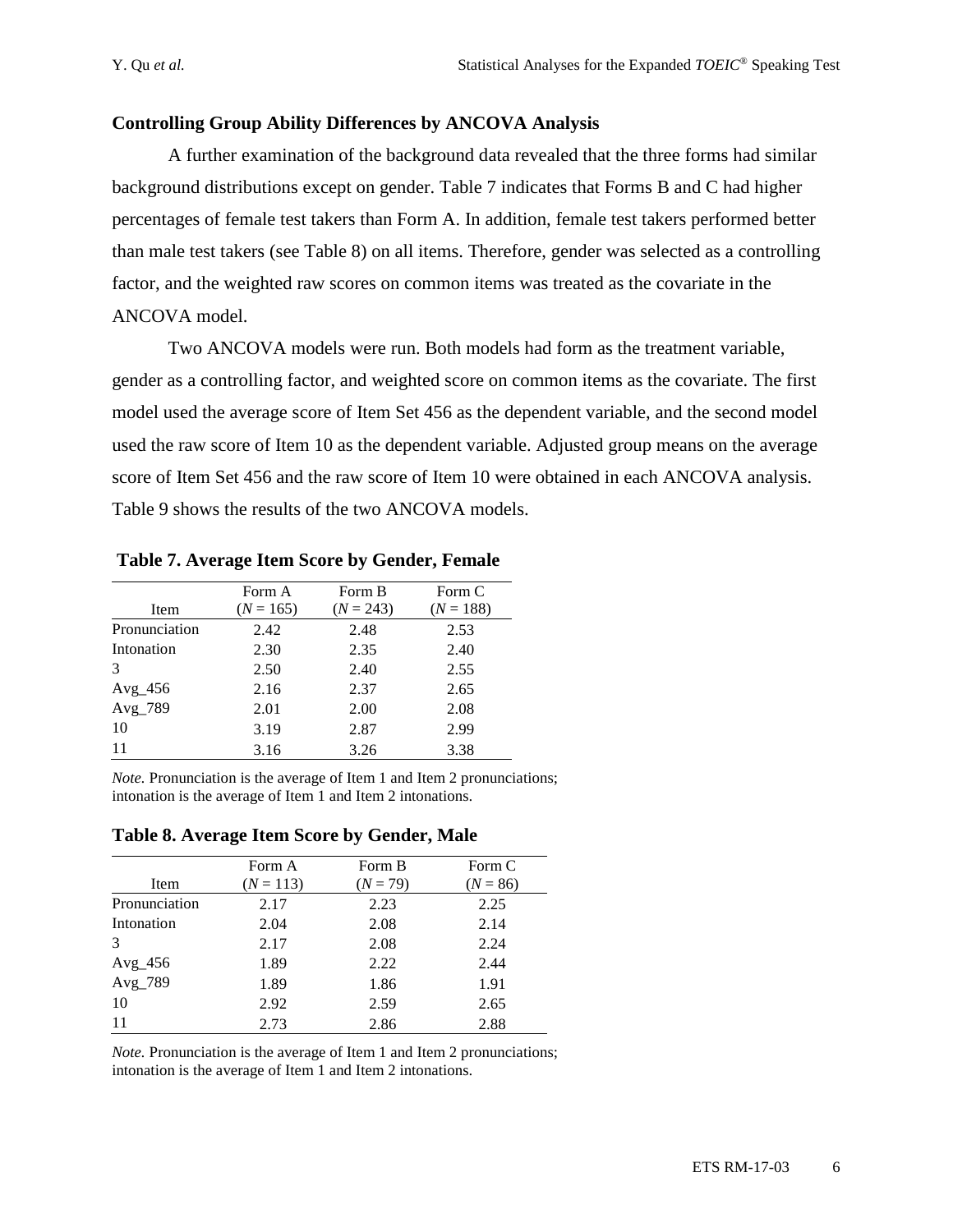| Model                                                      | $\mathbb{R}^2$ | Form $A^a$ | Form $B^a$                | Form $C^a$ | Significance test for<br>mean difference |
|------------------------------------------------------------|----------------|------------|---------------------------|------------|------------------------------------------|
| $Avg_456 = Form + Weighted$<br>Common Test Scores + Gender | .52            | 2.10(2.05) | $2.32(2.33)$ $2.53(2.58)$ |            | $p < .001$ for all pairs                 |
| Item $10 = Form + Weighted$<br>Common Test Scores + Gender | .47            | 3.17(3.08) | 2.81(2.80)                | 2.82(2.89) | $p < .0001$ for A vs. B and<br>A vs. C   |

| Table 9. Summary Results for ANCOVA $(N = 874)$ |  |  |  |
|-------------------------------------------------|--|--|--|
|-------------------------------------------------|--|--|--|

a Adjusted means with unadjusted means in parentheses.

To decide how meaningful these differences in the mean scores were for Item Set 456 and Item 10, we compared the score variations for Item Set 456 and Item 10 in the pilot forms against the score variations of Item Set 456 and Item 10 across all forms administered from January 2012 through November 2013 (see Table 10). As Table 10 shows, the covariate adjusted average scores for Item Set 456 on the pilot forms varied from 2.10 to 2.53, which is within three standard deviations of the mean of Item 456 in operational administrations. The difficulty difference between existing and new formats can be considered reasonable on Item Set 456. For Item 10, the average score on the pilot forms varied from 2.81 to 3.17. The average score of Item 10 on the existing Form A (3.17) was more than three standard deviations above the operational mean. The average scores for Forms B and C were well within historical averages.

**Table 10. Adjusted Item Scores Compared to Operational Scores**

| Item/Item set | Form A | Form B | Form C | Mean <sup>a</sup> $(SD)$ |
|---------------|--------|--------|--------|--------------------------|
| $Avg_456$     | 2.10   | 2.32   | 2.53   | 2.30(0.16)               |
| Item $10$     | 3.17   | 2.81   | 2.82   | 2.70(0.15)               |

a Operational data based on 46 forms administered from January 2012 to November 2013.

#### **Evaluation of Reliability**

Table 11 presents correlations of Items 4, 5, 6, and 10 with the weighted total score of the seven common items. The correlations in Forms B and C were similar to those in Form A, and all of the correlation coefficients were larger than 0.30. Items with the new formats performed as well as items with the existing formats in discriminating high- and low-ability test takers.

The total test coefficient alpha reliability information in Table 12 shows that all forms had adequately high reliability. The reliability of the forms with the new item formats (Forms B and C) were higher than the reliability of the form with the existing item formats (Form A).

Tables 13, 14, and 15 present the interrater agreement measures, including percentages of exact agreement, weighted kappas, and correlations between the two ratings. All three pilot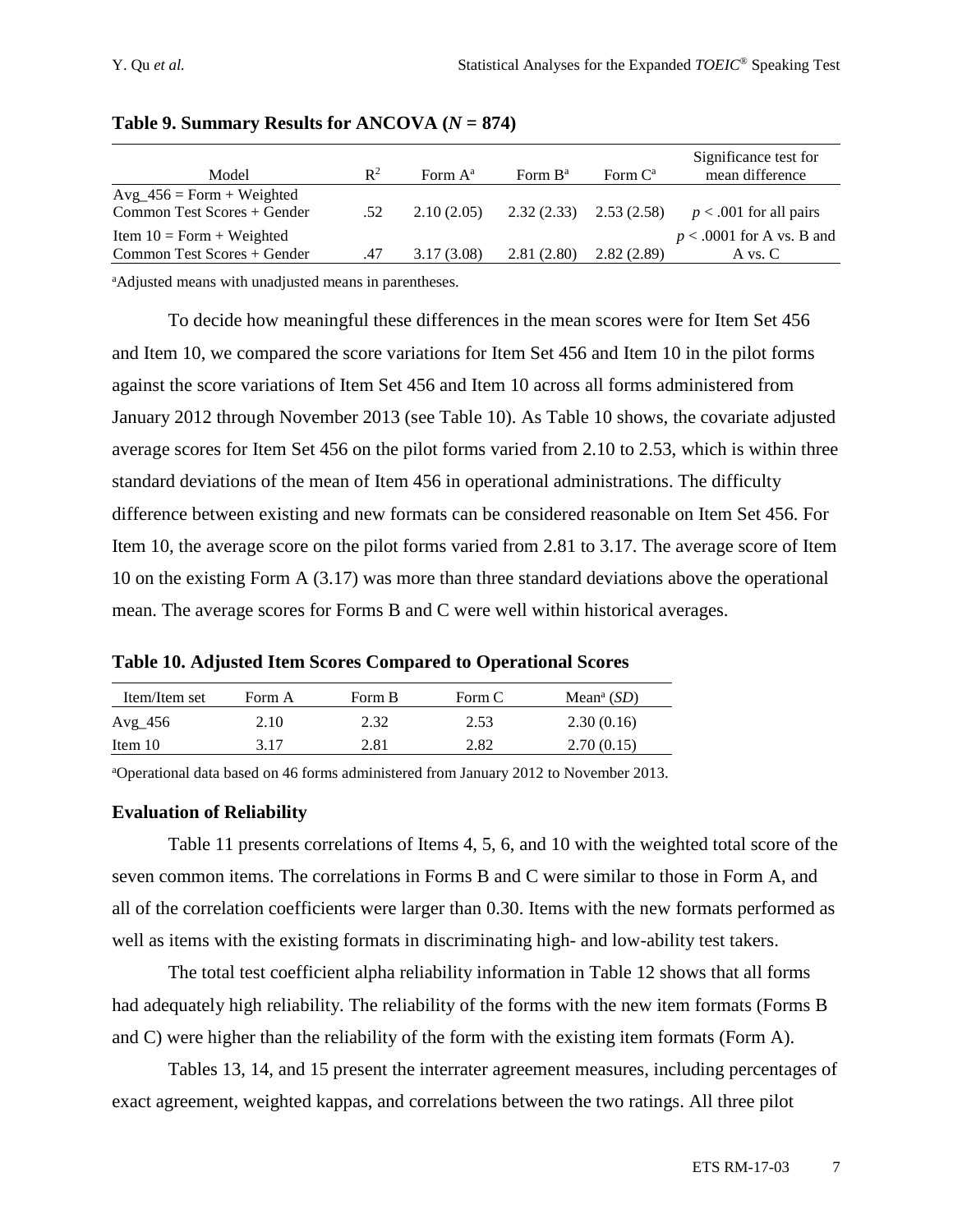forms had adequate to high rater agreement coefficients, indicating that the overall scoring

reliability was adequately high for forms with both new and existing formats.

| Table 11. Correlations Between New Format Item and Weighted Common Test Scores |  |  |  |  |
|--------------------------------------------------------------------------------|--|--|--|--|
|                                                                                |  |  |  |  |

| Form |     | Item 4 | Item 5 | Item 6 | Item $10$ |
|------|-----|--------|--------|--------|-----------|
| Α    | 278 | 0.47   | 0.48   | 0.64   | 0.65      |
|      | 322 | 0.46   | 0.50   | 0.60   | 0.67      |
|      | 274 | 0.45   | 0.49   | 0.60   |           |

#### **Table 12. Total Test Coefficient Alpha Reliability**

| Form | Reliability |
|------|-------------|
| A    | 0.87        |
| B    | 0.91        |
|      | 0.91        |

#### **Table 13. Interrater Reliability: Exact Agreement**

| Item                     | Form A | Form B | Form C |
|--------------------------|--------|--------|--------|
| I1: Item 1 Intonation    | 62     | 66     | 64     |
| P1: Item 1 Pronunciation | 67     | 72     | 71     |
| I2: Item 2 Intonation    | 71     | 76     | 72     |
| P2: Item 2 Pronunciation | 66     | 70     | 71     |
| 3                        | 66     | 64     | 67     |
| $\overline{4}$           | 76     | 75     | 72     |
| 5                        | 70     | 67     | 80     |
| 6                        | 67     | 63     | 72     |
| 7                        | 88     | 86     | 90     |
| 8                        | 73     | 69     | 72     |
| 9                        | 89     | 85     | 86     |
| 10                       | 66     | 74     | 69     |
|                          | 70     | 68     | 70     |

Sample sizes for Form A ranged from 317 to 319 across different items, from 375 to 377 for Form B, and from 294 to 296 for Form C.

**Table 14. Interrater Reliability: Weighted Kappa**

| Item                     | Form A | Form B | Form C |
|--------------------------|--------|--------|--------|
| $I1:$ Item 1 Intonation  | 0.40   | 0.50   | 0.47   |
| P1: Item 1 Pronunciation | 0.49   | 0.57   | 0.57   |
| $I2:$ Item 2 Intonation  | 0.49   | 0.59   | 0.53   |
| P2: Item 2 Pronunciation | 0.41   | 0.52   | 0.56   |
| 3                        | 0.64   | 0.64   | 0.67   |
| 4                        | 0.82   | 0.76   | 0.60   |
| 5                        | 0.73   | 0.64   | 0.65   |
| 6                        | 0.67   | 0.63   | 0.70   |
|                          | 0.86   | 0.86   | 0.84   |
| 8                        | 0.84   | 0.82   | 0.79   |
| 9                        | 0.83   | 0.75   | 0.78   |
| 10                       | 0.71   | 0.87   | 0.80   |
|                          | 0.77   | 0.84   | 0.86   |
|                          |        |        |        |

*Note.* Sample sizes for Form A ranged from 317 to 319 across different items, from 375 to 377 for Form B, and from 294 to 296 for Form C.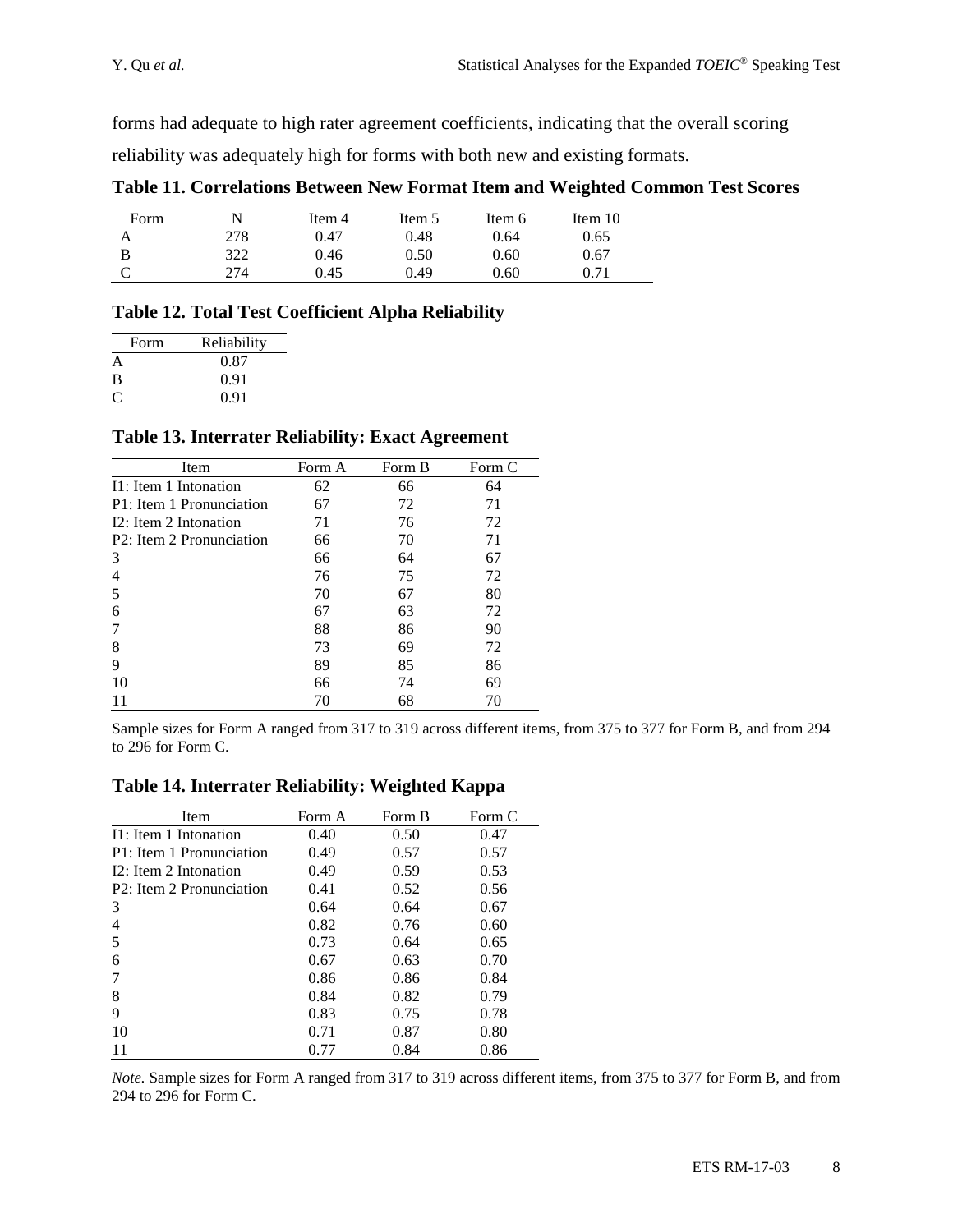| Item                     | Form A | Form B | Form C |
|--------------------------|--------|--------|--------|
| I1: Item 1 Intonation    | 0.40   | 0.50   | 0.47   |
| P1: Item 1 Pronunciation | 0.50   | 0.57   | 0.57   |
| I2: Item 2 Intonation    | 0.49   | 0.60   | 0.53   |
| P2: Item 2 Pronunciation | 0.42   | 0.52   | 0.56   |
| 3                        | 0.64   | 0.64   | 0.67   |
| 4                        | 0.82   | 0.76   | 0.60   |
| 5                        | 0.73   | 0.65   | 0.66   |
| 6                        | 0.67   | 0.64   | 0.70   |
|                          | 0.86   | 0.86   | 0.85   |
| 8                        | 0.84   | 0.82   | 0.79   |
| 9                        | 0.83   | 0.75   | 0.78   |
| 10                       | 0.71   | 0.87   | 0.80   |
|                          | 0.77   | 0.84   | 0.86   |

**Table 15. Interrater Reliability: Correlation**

*Note.* Sample sizes for Form A ranged from 317 to 319 across different items, from 375 to 377 for Form B, and from 294 to 296 for Form C.

#### **Difficulties of the Expanded Item Formats in Operational Administrations**

The new formats of Item Set 456 and Item 10 have been used in operational practice along with the existing formats since May 2015. To monitor the difficulties of the new formats, the scores of Item Set 456 and Item 10 with the new formats were compared to the scores of Item Set 456 and Item 10 with the existing formats. In this paper, item scores were compared separately for two types of operational forms: SP (secured program) and SSP (special secured program) forms. Although SP and SSP forms have the same test specifications, SP forms are administered once a month in Korea and other Asian countries, whereas SSP forms are administered only in Korea.

Figure 1 shows plots of the scores of Item Set 456 in all SP forms administered from February 2014 through June 2016 in Asian countries. The red diamonds note the scores for Item Set 456 with the new formats. Forms administered before May 2015 were included to provide a reference for the comparison between new and existing item formats. In total, 58 SP forms were administered from February 2014 through June 2016, including the 11 forms with new formats for Item Set 456 administered after May 2015. The average score of Item Set 456 with the new formats ranged from 2.06 to 2.51, with a mean of 2.33. Similarly, the average score of Item Set 456 with the existing formats ranged from 2.02 to 2.60, with a mean of 2.31. Figure 1 shows that Item Set 456 with new formats was similar in difficulty level to those with existing formats.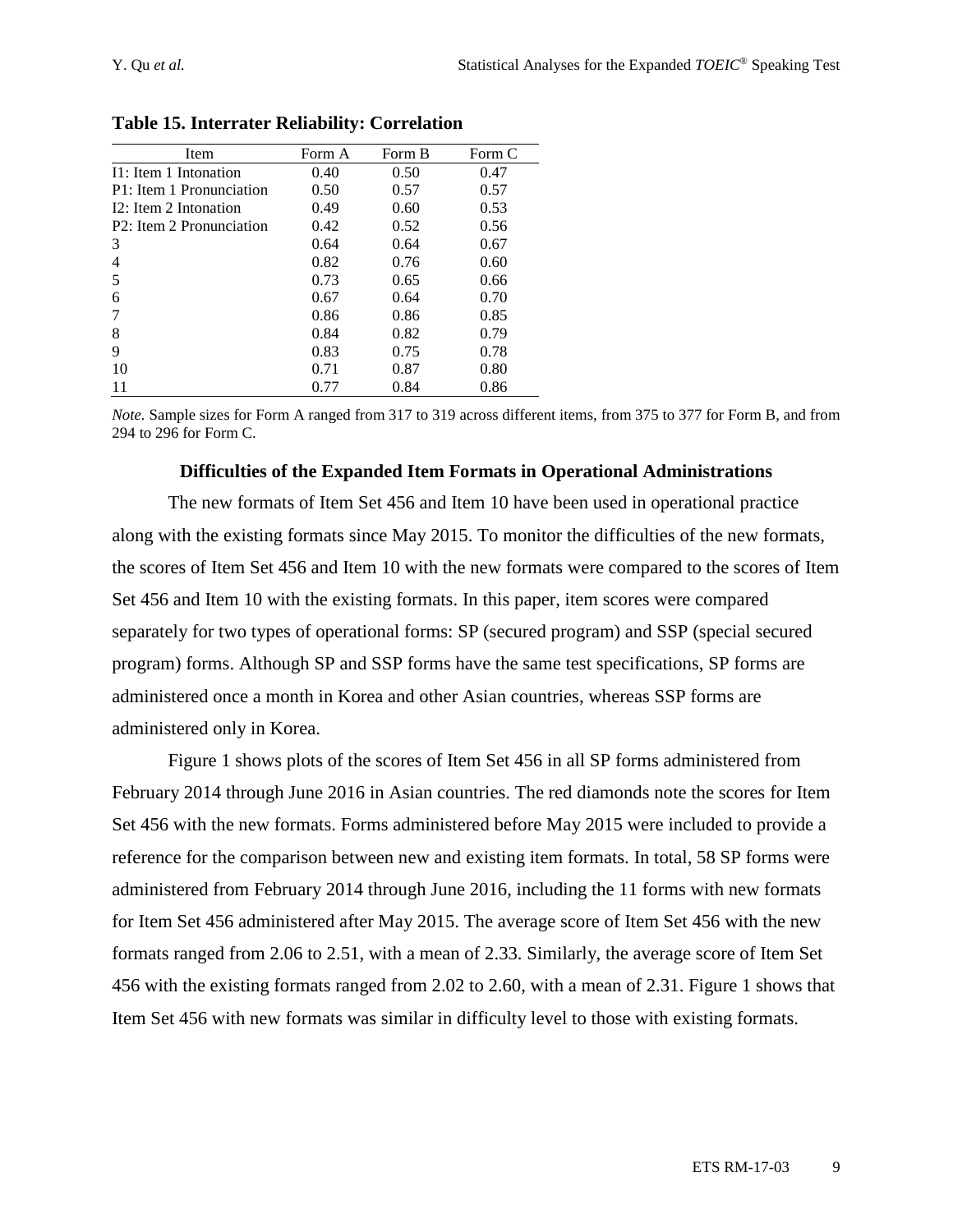

## **Figure 1. Comparison of the means of Item Set 456 from February 2014–June 2016 in operational administrations (SP forms).** *Note.* **Red diamonds denote new formats.**

Figure 2 shows plots of the scores of Item 10 in all SP forms administered from February 2014 through June 2016 in Asian countries. After May 2015, nine forms used the new formats for Item 10. The scores of Item 10 with the new formats ranged from 2.40 to 2.84 with a mean of 2.62. The scores of Item 10 with the existing formats ranged from 2.32 to 2.95 with a mean of 2.62. Figure 2 shows that Item 10 with the new formats also had a difficulty level similar to those with the existing formats.



**Figure 2. Comparison of the means of Item 10 from February 2014–June 2016 in operational administrations (SP forms).** *Note.* **Red diamonds denote new formats.**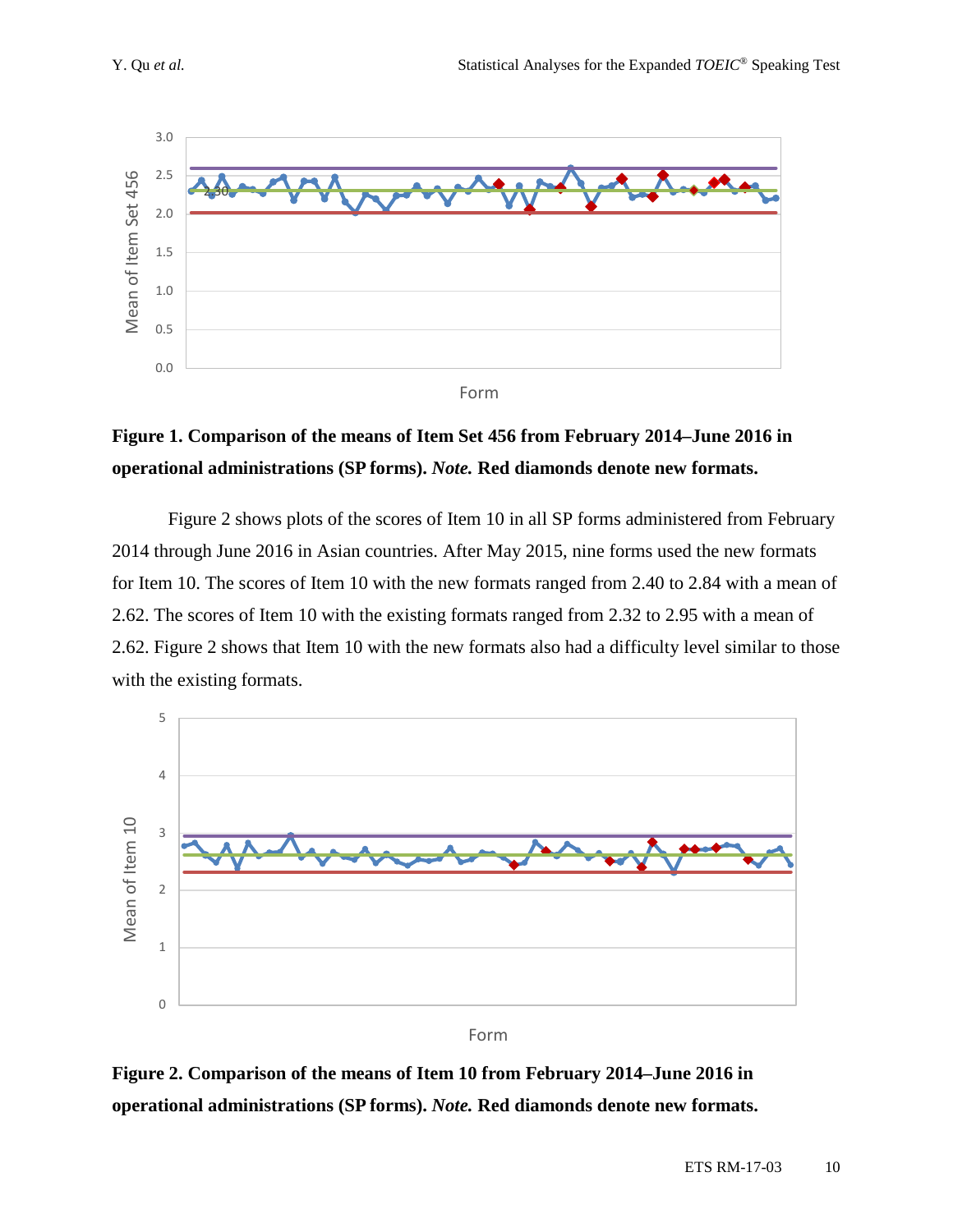Figure 3 shows plots of the scores of Item Set 456 for all SSP forms administered in Korea from February 2014 through June 2016. Nine forms (out of 358) had Item Set 456 in the new formats. The scores of Item Set 456 with the new formats ranged from 2.31 to 2.52 with a mean of 2.41. This is within the range of the scores of Item Set 456 with the existing formats (1.81 to 2.61, with a mean of 2.32).



## **Figure 3. Comparison of the means of Item Set 456 from February 2014–June 2016 in operational administrations (SSP forms).** *Note.* **Red diamonds denote new formats.**

Figure 4 shows the scores of Item 10 for all SSP forms administered from February 2014 through June 2016. Four forms (out of 358) had Item 10 in the new formats. The scores of Item 10 with the new formats ranged from 2.57 to 2.79 with a mean of 2.72. The scores of Item 10 with the existing formats ranged from 2.10 to 2.98 with a mean of 2.60. Therefore, in both SP and SSP administrations, the score means were similar between new and existing formats for both Item Set 456 and Item 10.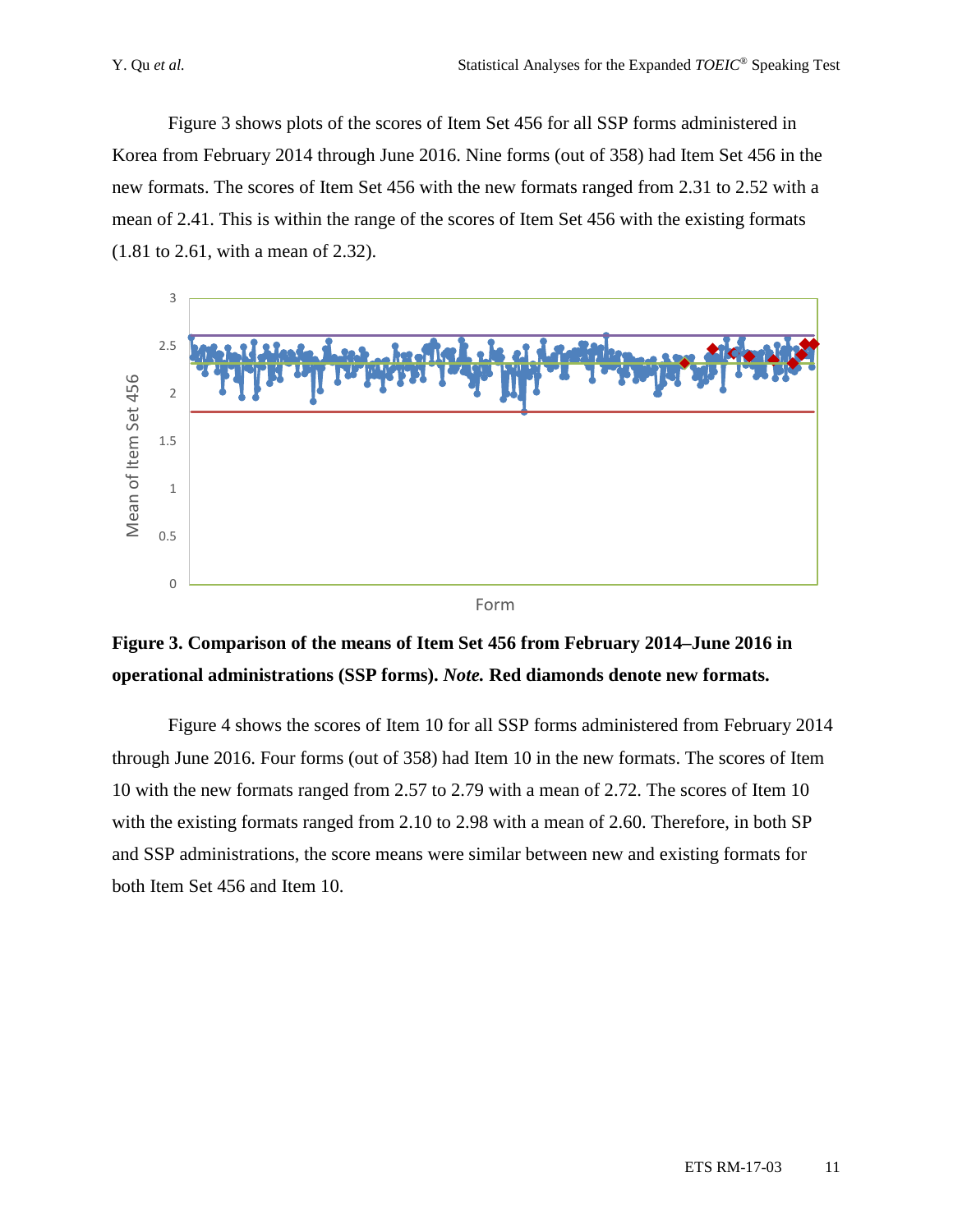

**Figure 4. Comparison of the means of Item 10 from February 2014–June 2016 in operational administrations (SSP forms).** *Note.* **Red diamonds denote new formats.** 

#### **Reliabilities for Tests with Existing and New Formats in Operational Administrations**

Reliability estimates averaged across operational forms administered from February 2014 through June 2016 are provided in Table 16 for the new and existing formats separately. The SP and SSP forms are included in the comparison. Both interrater reliability estimates (interrater correlation) at the item level and the internal consistency (coefficient alpha) reliability estimate at the test level are similar between forms with the new formats and forms with the existing formats.

|                  |                  |                  |               |                  | Internal consistency<br>reliability estimate |
|------------------|------------------|------------------|---------------|------------------|----------------------------------------------|
| Format           | Item 4           | Item 5           | Item 6        | Item 10          | for total test                               |
| New formats      | $0.67(n=20)$     | $0.61 (n = 20)$  | $0.48(n=20)$  | $0.71(n=13)$     | 0.81                                         |
| Existing formats | $0.62 (n = 383)$ | $0.62 (n = 383)$ | $0.52(n=383)$ | $0.67 (n = 383)$ | 0.80                                         |

**Table 16. Existing Formats From February 2014 Through June 2016** 

#### **Concluding Remarks**

In this report, we describe an evaluation of whether expanded item formats of the TOEIC Speaking test impacted item difficulty and test reliability. As noted at the outset, these expanded formats were intended to expand coverage in a way that was thought to foster language learning and to discourage the use of undesirable test-taking strategies. The results of this study suggest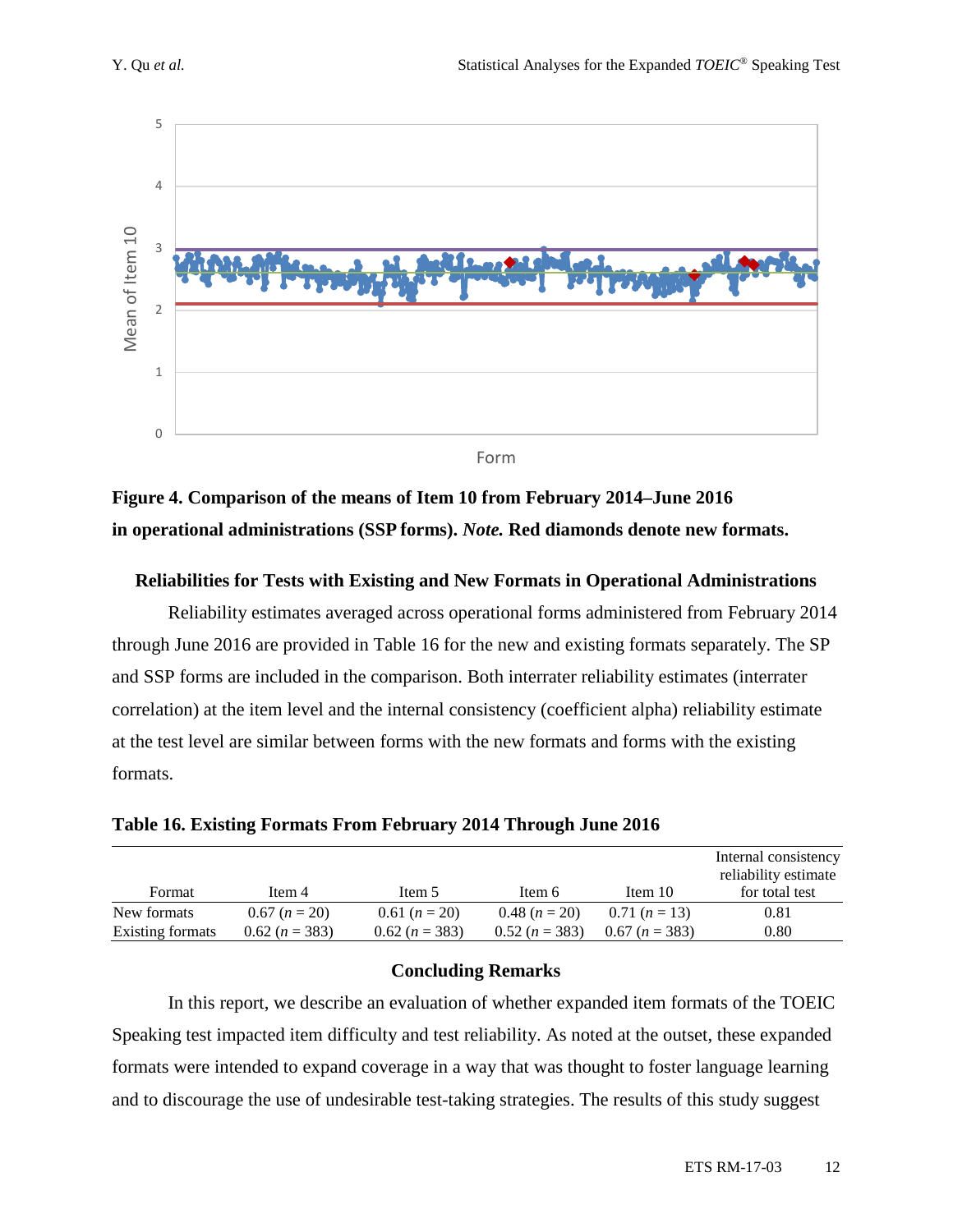that modifications to existing item formats had a slight effect on the difficulty of items, as some items were more difficult and others were less difficult. However, the effects observed were basically within the range of variation typically observed across alternate forms of the test. Further monitoring of the difficulties of the new item formats in operational practice also indicates that items with the new formats have performed similarly to items with existing formats in operational practice. In operational administrations, forms with the new formats have also had reliability estimates similar to those with the existing formats. In conclusion, efforts to improve selected TOEIC Speaking items so as to better foster communicative language learning appears not to have had any significant undesirable effects on item difficulty or test score reliability.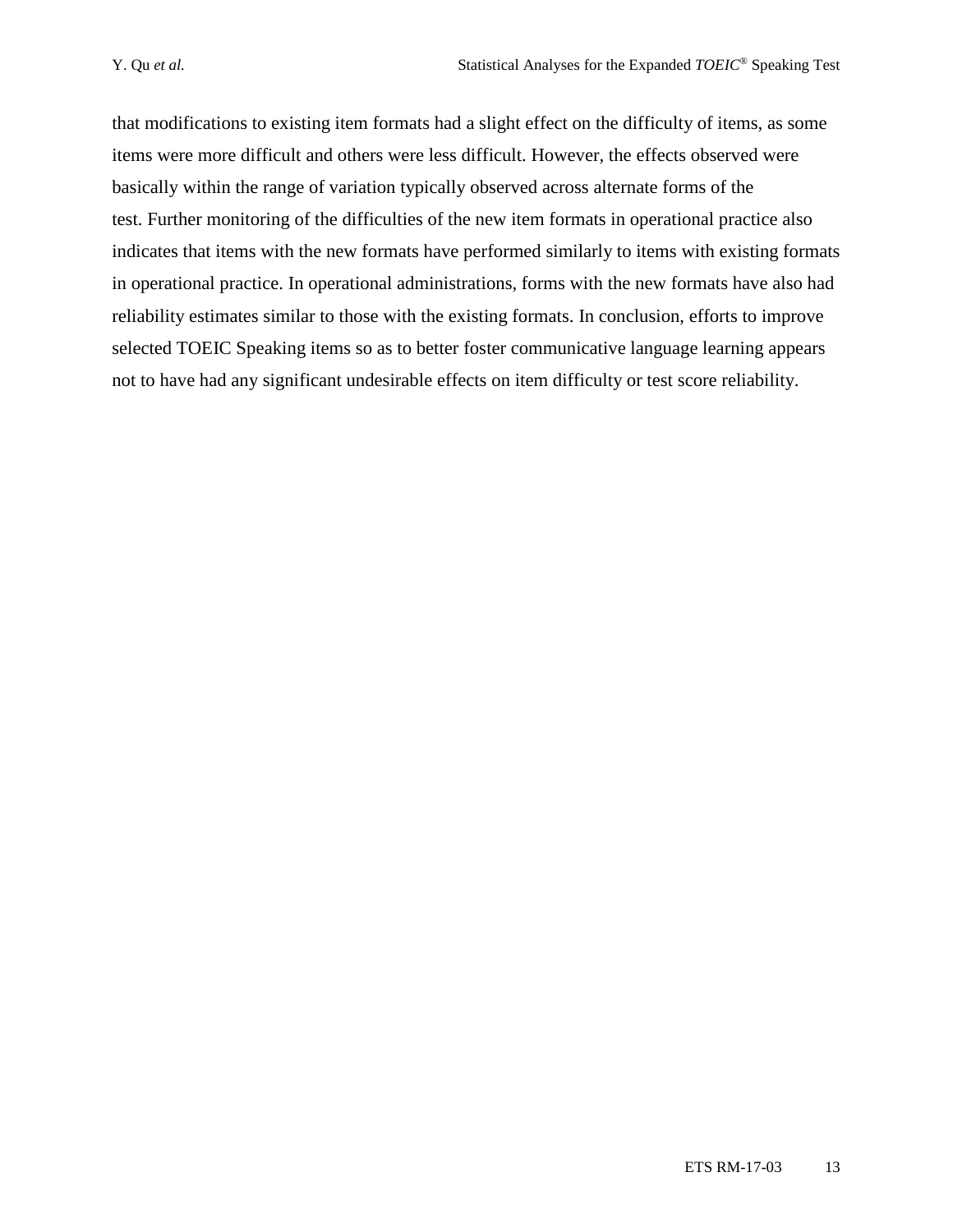#### **References**

- Everson, P., & Hines, S. (2010). *How ETS scores the TOEIC Speaking and Writing test responses* (TOIEC Compendium No. TC-10-08). Princeton, NJ: Educational Testing Service. <https://www.ets.org/Media/Research/pdf/TC-10-08.pdf>
- Haberman, S. (2012). Measures of agreement [ETS presentation handout]. Princeton, NJ: Educational Testing Service.
- Howell, D. C. (2002). *Statistical methods for psychology* (5th ed.). Pacific Grove, CA: Duxbury/ Thomson Learning.
- Park, E., & Bredlau, E. (2014). *Expanding the question variants of the TOEIC Speaking Test* [White paper]. Retrieved from [https://www.ets.org/Media/Research/pdf/Expanding%20the%20Question%20Formats%2](https://www.ets.org/Media/Research/pdf/Expanding%20the%20Question%20Formats%20of%20the%20TOEIC%20Speaking%20Test.pdf) [0of%20the%20TOEIC%20Speaking%20Test.pdf](https://www.ets.org/Media/Research/pdf/Expanding%20the%20Question%20Formats%20of%20the%20TOEIC%20Speaking%20Test.pdf)
- Qu, Y., Liu, J. & Chan, E. (2013). *Changing the current weights of the TOEIC Speaking test*. (Internal memorandum). Princeton, NJ: Educational Testing Service.
- Rajaratnam, N., Cronbach, L. J., & Gleser G. C. (1965). Generalizability of stratified-parallel tests. *Psychometrika*, *30,* 39–56.